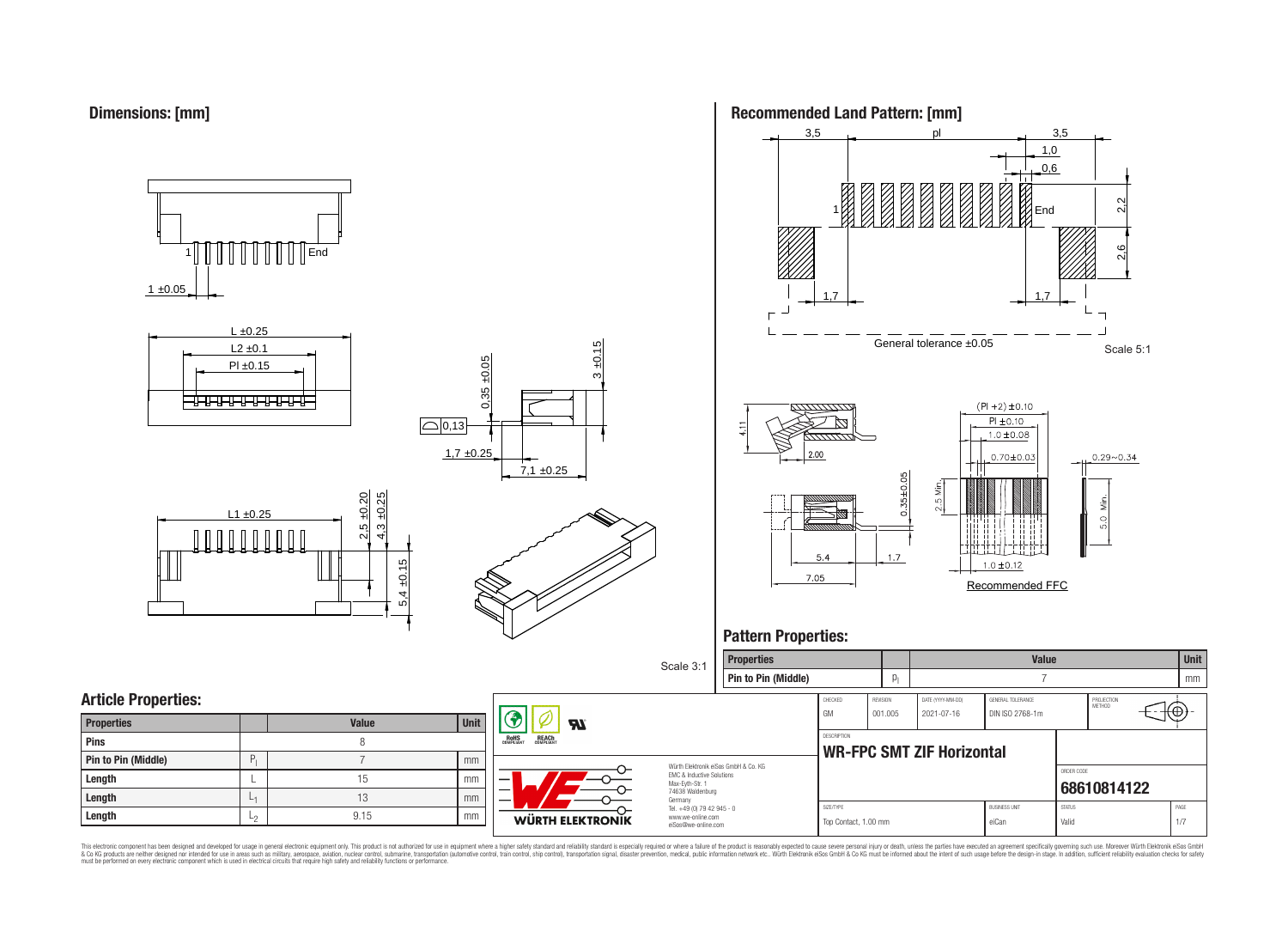### **Kind Properties:**

| <b>Properties</b> |   | <b>Value</b>     | <b>Unit</b> |  |  |
|-------------------|---|------------------|-------------|--|--|
| Pitch             | - |                  | mm          |  |  |
| <b>Durability</b> |   | 25 Mating cycles |             |  |  |

# **Material Properties:**

| <b>Insulator Material</b>            | <b>PPS</b>                                   |
|--------------------------------------|----------------------------------------------|
| <b>Insulator Flammability Rating</b> | $UL94V-0$                                    |
| <b>Insulator Color</b>               | Beige                                        |
| <b>Actuator Material</b>             | PPS                                          |
| <b>Actuator Flammability Rating</b>  | $UL94$ V-0                                   |
| <b>Actuator Color</b>                | <b>Black</b>                                 |
| <b>Contact Material</b>              | Phosphor Bronze                              |
| <b>Contact Plating</b>               | 100 ( $\mu$ ") Tin over 50 ( $\mu$ ") Nickel |
| <b>Contact Type</b>                  | Stamped                                      |

### **General Information:**

| <b>Onera</b><br>ັບບຸບເພເມະສ | $OC$ or<br>$-\circ$ |
|-----------------------------|---------------------|
|                             |                     |

## **Electrical Properties:**

| <b>Properties</b>            |           | <b>Test conditions</b> | <b>Value</b> | <b>Unit</b> | Tol. |
|------------------------------|-----------|------------------------|--------------|-------------|------|
| <b>Rated Current</b>         | ΙR.       |                        |              | А           |      |
| <b>Working Voltage</b>       |           |                        | 125          | V(AC)       |      |
| <b>Withstanding Voltage</b>  |           | min                    | 500          | V(AC)       |      |
| <b>Contact Resistance</b>    | R         |                        | 20           | $m\Omega$   | max. |
| <b>Insulation Resistance</b> | $R_{ISO}$ |                        | 100          | MΩ          | min. |

### **Certification:**

| <b>RoHS Approval</b>  | Compliant [2011/65/EU&2015/863]     |
|-----------------------|-------------------------------------|
| <b>REACh Approval</b> | Conform or declared [(EC)1907/2006] |

# **Certification:**

**UL Approval** E323964

# **Packaging Properties:**

| Packaging             | Tape and Reel |
|-----------------------|---------------|
| <b>Packaging Unit</b> | 1500          |

### **Specific Recommendation:**

In order to handle products correctly, please download our precaution guide which is available under "Tutorials" on our Homepage: www. we-online.com/precaution\_6873xx124422

| Яľ                                                                                                            |                                                                                   | CHECKED<br>GM                                   | REVISION<br>001.005 | DATE (YYYY-MM-DD)<br>2021-07-16 | GENERAL TOLERANCE<br>DIN ISO 2768-1m |                        | PROJECTION<br><b>METHOD</b> | ᠩ᠊ᡦᡃ |             |
|---------------------------------------------------------------------------------------------------------------|-----------------------------------------------------------------------------------|-------------------------------------------------|---------------------|---------------------------------|--------------------------------------|------------------------|-----------------------------|------|-------------|
| ROHS<br>COMPLIANT<br><b>REACH</b><br>COMPLIANT                                                                |                                                                                   | DESCRIPTION<br><b>WR-FPC SMT ZIF Horizontal</b> |                     |                                 |                                      |                        |                             |      |             |
| Würth Elektronik eiSos GmbH & Co. KG<br>EMC & Inductive Solutions<br>–<br>Max-Evth-Str. 1<br>74638 Waldenburg |                                                                                   |                                                 |                     |                                 |                                      | ORDER CODE             | 68610814122                 |      |             |
| WÜRTH ELEKTRONIK                                                                                              | Germany<br>Tel. +49 (0) 79 42 945 - 0<br>www.we-online.com<br>eiSos@we-online.com | SIZE/TYPE<br>Top Contact, 1.00 mm               |                     |                                 | <b>BUSINESS UNIT</b><br>eiCan        | <b>STATUS</b><br>Valid |                             |      | PAGE<br>2/7 |

This electronic component has been designed and developed for usage in general electronic equipment only. This product is not authorized for subserved requipment where a higher selection equipment where a higher selection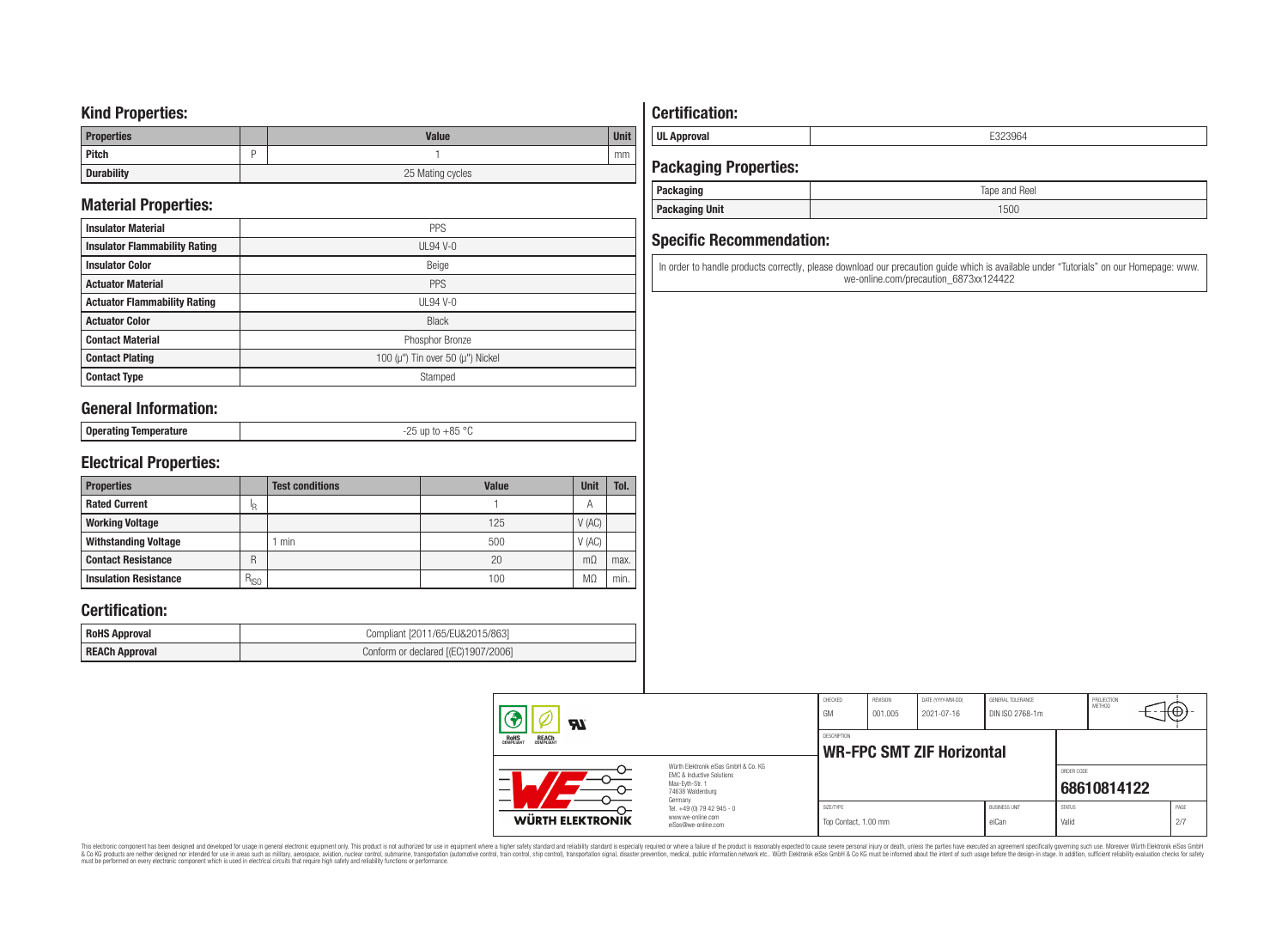

**Packaging Specification - Reel: [mm]**



This electronic component has been designed and developed for usage in general electronic equipment only. This product is not authorized for use in equipment where a higher safely standard and reliability standard si espec & Ook product a label and the membed of the seasuch as marked and as which such a membed and the such assume that income in the seasuch and the simulation and the such assume that include to the such a membed and the such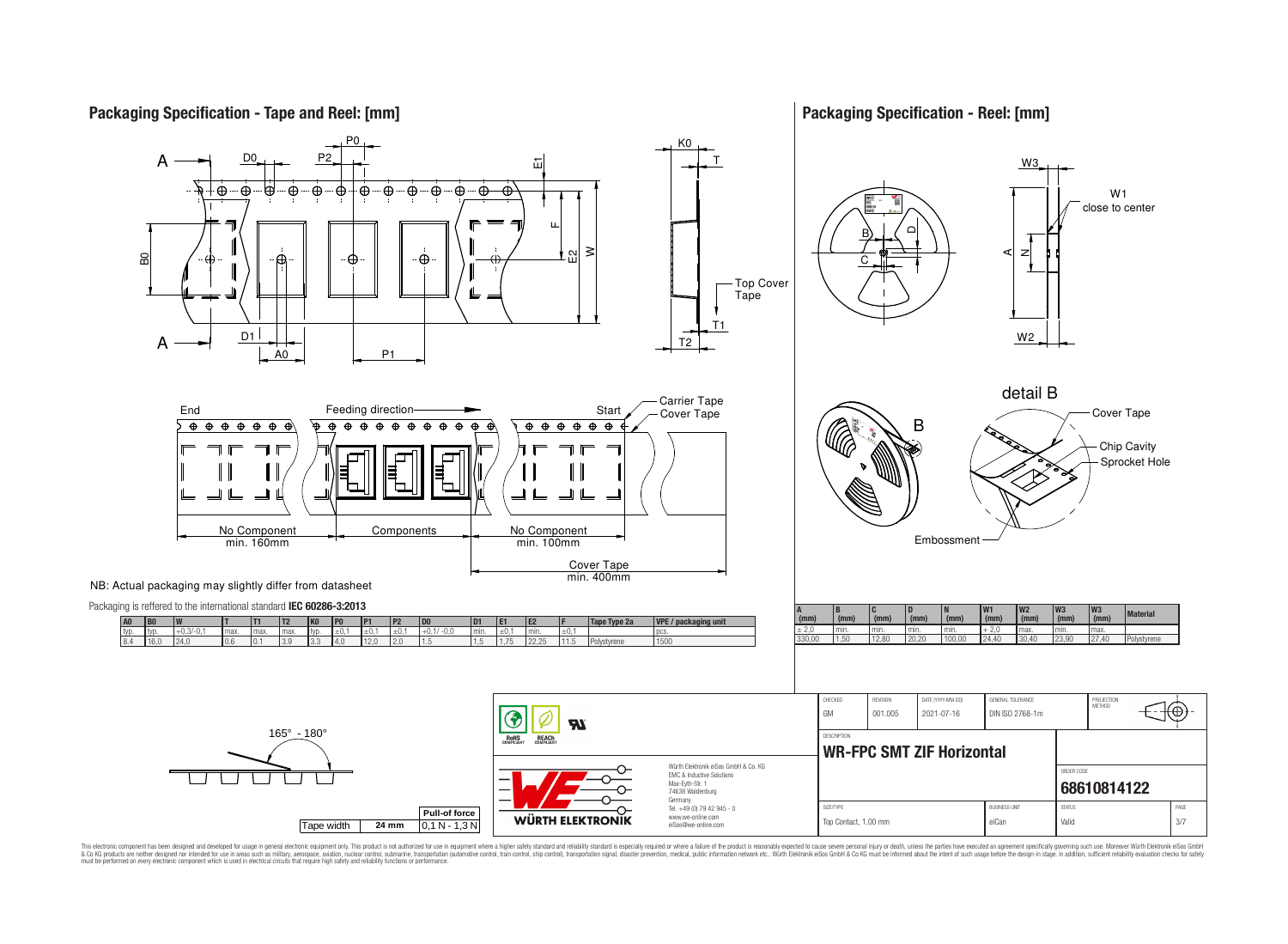

#### NB: Actual packaging may slightly differ from datasheet

| $L_{\rm C}$ (mm) | ANF<br>$W_{\cap}$ (mm) | $HC$ (mm) | No. of reel<br>outer packaging | Packaging<br>Unit | Material |
|------------------|------------------------|-----------|--------------------------------|-------------------|----------|
| typ              | I TVI                  | l tyr     | reel.                          | <b>TDCS</b>       |          |
| 340              | 340                    | 255       |                                | 12000             | Paper    |

| Яī<br><b>ROHS</b><br>COMPLIANT<br><b>REACH</b><br>COMPLIANT<br>Würth Elektronik eiSos GmbH & Co. KG<br>FMC & Inductive Solutions<br>Max-Eyth-Str. 1<br>74638 Waldenburg<br>Germany |                                                                        | CHECKED<br>GM                                   | REVISION<br>001.005 | DATE (YYYY-MM-DD)<br>2021-07-16 | GENERAL TOLERANCE<br>DIN ISO 2768-1m |                        | PROJECTION<br>METHOD | τΨ |             |
|------------------------------------------------------------------------------------------------------------------------------------------------------------------------------------|------------------------------------------------------------------------|-------------------------------------------------|---------------------|---------------------------------|--------------------------------------|------------------------|----------------------|----|-------------|
|                                                                                                                                                                                    |                                                                        | DESCRIPTION<br><b>WR-FPC SMT ZIF Horizontal</b> |                     |                                 |                                      |                        |                      |    |             |
|                                                                                                                                                                                    |                                                                        |                                                 |                     |                                 |                                      | ORDER CODE             | 68610814122          |    |             |
| WÜRTH ELEKTRONIK                                                                                                                                                                   | Tel. +49 (0) 79 42 945 - 0<br>www.we-online.com<br>eiSos@we-online.com | SIZE/TYPE<br>Top Contact, 1.00 mm               |                     |                                 | <b>BUSINESS UNIT</b><br>eiCan        | <b>STATUS</b><br>Valid |                      |    | PAGE<br>4/7 |

This electronic component has been designed and developed for usage in general electronic equipment only. This product is not authorized for subserved requipment where a higher selection equipment where a higher selection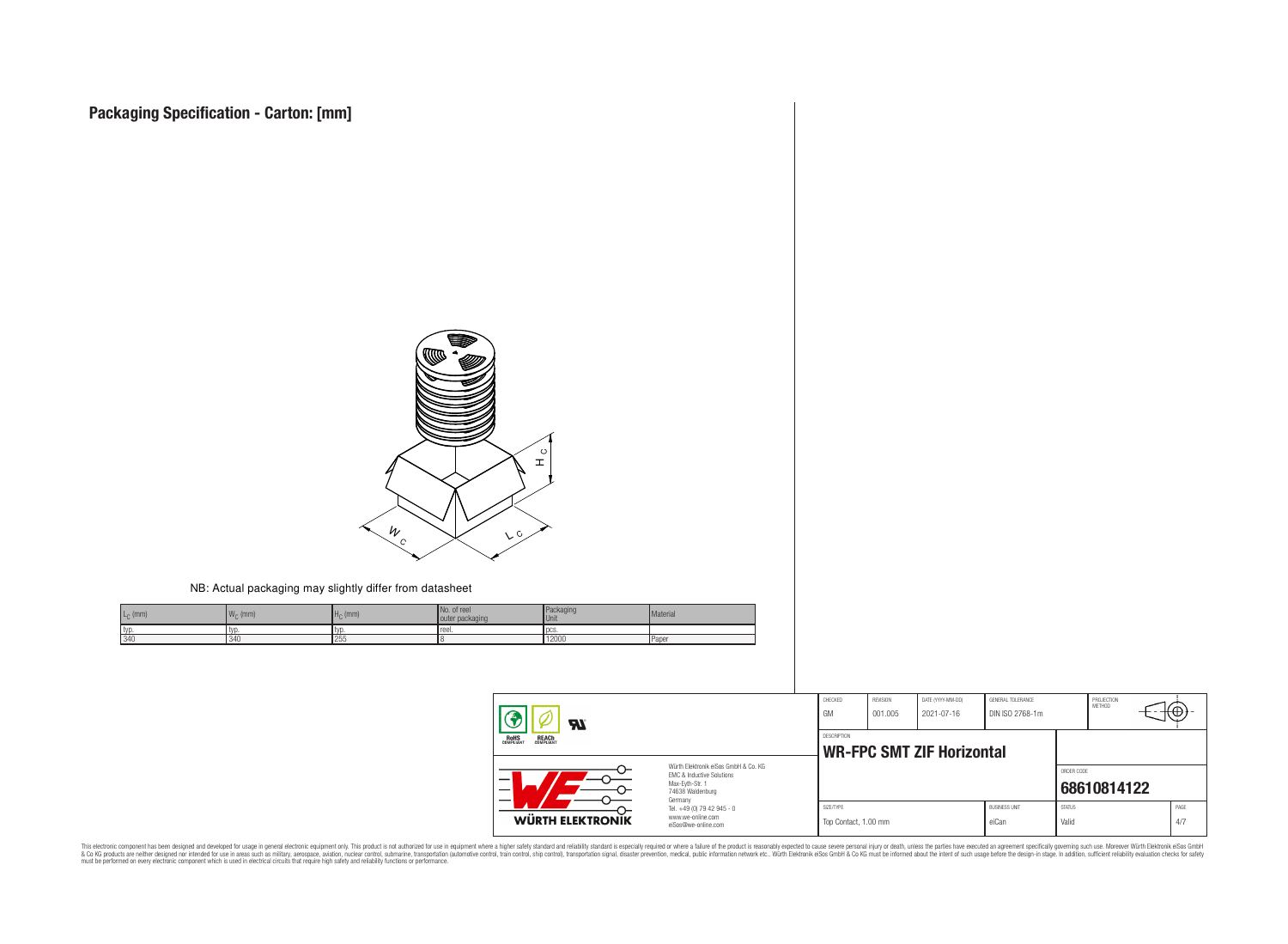# **Classification Reflow Profile for SMT components:**



# **Classification Reflow Soldering Profile:**

| <b>Profile Feature</b>                              |                               | Value                            |
|-----------------------------------------------------|-------------------------------|----------------------------------|
| <b>Preheat Temperature Min</b>                      | 's min                        | 150 °C                           |
| <b>Preheat Temperature Max</b>                      | $\frac{1}{s}$ max             | 200 °C                           |
| Preheat Time $t_s$ from $T_{s min}$ to $T_{s max}$  | t,                            | 60 - 120 seconds                 |
| Ramp-up Rate $(T_1$ to $T_p$ )                      |                               | 3 °C/ second max.                |
| <b>Liquidous Temperature</b>                        | ъ.                            | 217 °C                           |
| Time t <sub>i</sub> maintained above T <sub>1</sub> | t,                            | $60 - 150$ seconds               |
| Peak package body temperature                       | T <sub>o</sub>                | $T_p \leq T_c$ , see Table below |
| Time within 5°C of actual peak<br>temperature       | $\mathfrak{t}_{\mathfrak{p}}$ | $20 - 30$ seconds                |
| Ramp-down Rate $(T_p$ to $T_1$ )                    |                               | $6^{\circ}$ C/ second max.       |
| Time 25°C to peak temperature                       |                               | 8 minutes max.                   |

refer to IPC/ JEDEC J-STD-020E

# **Package Classification Reflow Temperature (T<sup>c</sup> ):**

| <b>Properties</b>                                                    | Volume mm <sup>3</sup><br>$350$ | Volume mm <sup>3</sup><br>350-2000 | Volume mm <sup>3</sup><br>>2000 |  |
|----------------------------------------------------------------------|---------------------------------|------------------------------------|---------------------------------|--|
| <b>PB-Free Assembly   Package Thickness</b><br>$< 1.6$ mm            | 260 °C                          | 260 °C                             | 260 °C                          |  |
| <b>PB-Free Assembly   Package Thickness  </b><br>$1.6$ mm $- 2.5$ mm | 260 °C                          | 250 °C                             | 245 °C                          |  |
| <b>PB-Free Assembly   Package Thickness  </b><br>$>2.5$ mm           | 250 °C                          | 245 °C                             | 245 °C                          |  |

refer to IPC/ JEDEC J-STD-020E

| Яī                                                                                                                  |                                                                        | CHECKED<br>GM                     | REVISION<br>001.005 | DATE (YYYY-MM-DD)<br>2021-07-16  | GENERAL TOLERANCE<br>DIN ISO 2768-1m |                        | PROJECTION<br><b>METHOD</b> |             |
|---------------------------------------------------------------------------------------------------------------------|------------------------------------------------------------------------|-----------------------------------|---------------------|----------------------------------|--------------------------------------|------------------------|-----------------------------|-------------|
| ROHS<br>COMPLIANT<br><b>REACH</b><br>COMPLIANT                                                                      |                                                                        | <b>DESCRIPTION</b>                |                     | <b>WR-FPC SMT ZIF Horizontal</b> |                                      |                        |                             |             |
| Würth Elektronik eiSos GmbH & Co. KG<br>EMC & Inductive Solutions<br>Max-Evth-Str. 1<br>74638 Waldenburg<br>Germany |                                                                        |                                   |                     |                                  |                                      | ORDER CODE             | 68610814122                 |             |
| WÜRTH ELEKTRONIK                                                                                                    | Tel. +49 (0) 79 42 945 - 0<br>www.we-online.com<br>eiSos@we-online.com | SIZE/TYPE<br>Top Contact, 1.00 mm |                     |                                  | <b>BUSINESS UNIT</b><br>eiCan        | <b>STATUS</b><br>Valid |                             | PAGE<br>5/7 |

This electronic component has been designed and developed for usage in general electronic equipment only. This product is not authorized for subserved requipment where a higher selection equipment where a higher selection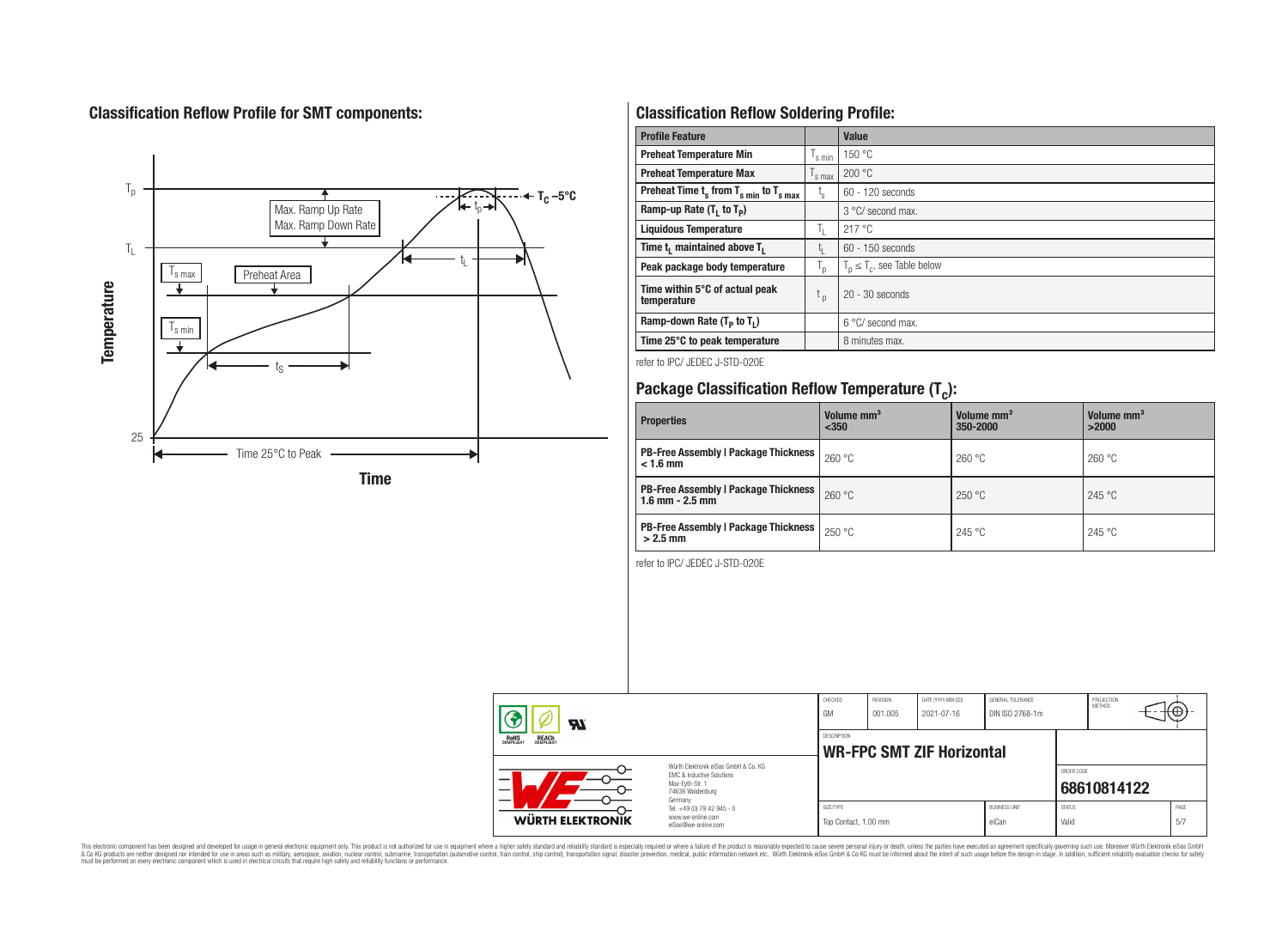# **Cautions and Warnings:**

### **The following conditions apply to all goods within the product series of the Connectors of Würth Elektronik eiSos GmbH & Co. KG:**

#### **General:**

- This mechanical component is designed and manufactured for use in general electronic equipment.
- Würth Elektronik must be asked for written approval (following the PPAP procedure) before incorporating the components into any equipment in fields such as military, aerospace, aviation, nuclear control, submarine, transportation (automotive control, train control, ship control), transportation signal, disaster prevention, medical, public information network, etc. where higher safety and reliability are especially required and/or if there is the possibility of direct damage or human injury.
- Mechanical components that will be used in safety-critical or high-reliability applications, should be pre-evaluated by the customer.
- The mechanical component is designed and manufactured to be used within the datasheet specified values. If the usage and operation conditions specified in the datasheet are not met, the component may be damaged or dissolved.
- Do not drop or impact the components, the component may be damaged.
- Prevent any damage or scratches on the component, especially on the actuator.
- Direct mechanical impact to the product shall be prevented (e.g overlapping of the PCB's).
- Würth Elektronik products are qualified according to international standards, which are listed in each product reliability report. Würth Elektronik does not warrant any customer qualified product characteristics beyond Würth Elektroniks' specifications, for its validity and sustainability over time.
- The responsibility for the applicability of the customer specific products and use in a particular customer design is always within the authority of the customer. All technical specifications for standard products do also apply to customer specific products.
- The mechanical component is designed to be used along with Würth Elektronik counterparts and tools. Würth Elektronik cannot ensure the reliability of these components while being used with other products.

#### **Product Specific:**

#### **Soldering:**

- The solder profile must comply with the technical product specifications. All other profiles will void the warranty.
- All other soldering methods are at the customers' own risk.

#### **Cleaning and Washing:**

- Washing agents used during the production to clean the customer application might damage or change the characteristics of the component, body, pins and termination. Washing agents may have a negative effect on the long-term functionality of the product.
- Using a brush during the cleaning process may deform function relevant areas. Therefore, we do not recommend using a brush during the PCB cleaning process.

#### **Potting and Coating:**

• If the product is potted in the customer application, the potting material might shrink or expand during and after hardening. Shrinking could lead to an incomplete seal, allowing contaminants into the components. Expansion could damage the components. We recommend a manual inspection after potting or coating to avoid these effects.

#### **Storage Conditions:**

- A storage of Würth Elektronik products for longer than 12 months is not recommended. Within other effects, the terminals may suffer degradation, resulting in bad solderability. Therefore, all products shall be used within the period of 12 months based on the day of shipment.
- Do not expose the components to direct sunlight.
- The storage conditions in the original packaging are defined according to DIN EN 61760-2.
- The storage conditions stated in the original packaging apply to the storage time and not to the transportation time of the components.

#### **Packaging:**

• The packaging specifications apply only to purchase orders comprising whole packaging units. If the ordered quantity exceeds or is lower than the specified packaging unit, packaging in accordance with the packaging specifications cannot be ensured.

#### **Handling:**

- Do not repeatedly operate the component with excessive force. It may damage or deform the component resulting in malfunction.
- In the case a product requires particular handling precautions, in addition to the general recommendations mentioned here before, these will appear on the product datasheet
- The temperature rise of the component must be taken into consideration. The operating temperature is comprised of ambient temperature and temperature rise of the component.The operating temperature of the component shall not exceed the maximum temperature specified.

These cautions and warnings comply with the state of the scientific and technical knowledge and are believed to be accurate and reliable. However, no responsibility is assumed for inaccuracies or incompleteness.

| $\boldsymbol{H}$<br>ROHS<br>COMPLIANT<br><b>REACH</b><br>COMPLIANT<br>Würth Elektronik eiSos GmbH & Co. KG<br>EMC & Inductive Solutions<br>_<br>Max-Eyth-Str. 1<br>74638 Waldenburg<br>Germany |                                                                        | CHECKED<br>GM                                          | REVISION<br>001.005 | DATE (YYYY-MM-DD)<br>2021-07-16 | GENERAL TOLERANCE<br>DIN ISO 2768-1m |                        | PROJECTION<br>METHOD      |  | ι₩          |
|------------------------------------------------------------------------------------------------------------------------------------------------------------------------------------------------|------------------------------------------------------------------------|--------------------------------------------------------|---------------------|---------------------------------|--------------------------------------|------------------------|---------------------------|--|-------------|
|                                                                                                                                                                                                |                                                                        | <b>DESCRIPTION</b><br><b>WR-FPC SMT ZIF Horizontal</b> |                     |                                 |                                      |                        |                           |  |             |
|                                                                                                                                                                                                |                                                                        |                                                        |                     |                                 |                                      |                        | ORDER CODE<br>68610814122 |  |             |
| WÜRTH ELEKTRONIK                                                                                                                                                                               | Tel. +49 (0) 79 42 945 - 0<br>www.we-online.com<br>eiSos@we-online.com | SIZE/TYPE<br>Top Contact, 1.00 mm                      |                     |                                 | <b>BUSINESS UNIT</b><br>eiCan        | <b>STATUS</b><br>Valid |                           |  | PAGE<br>6/7 |

This electronic component has been designed and developed for usage in general electronic equipment only. This product is not authorized for use in equipment where a higher safety standard and reliability standard si espec & Ook product a label and the membed of the seasuch as marked and as which such a membed and the such assume that income in the seasuch and the simulation and the such assume that include to the such a membed and the such